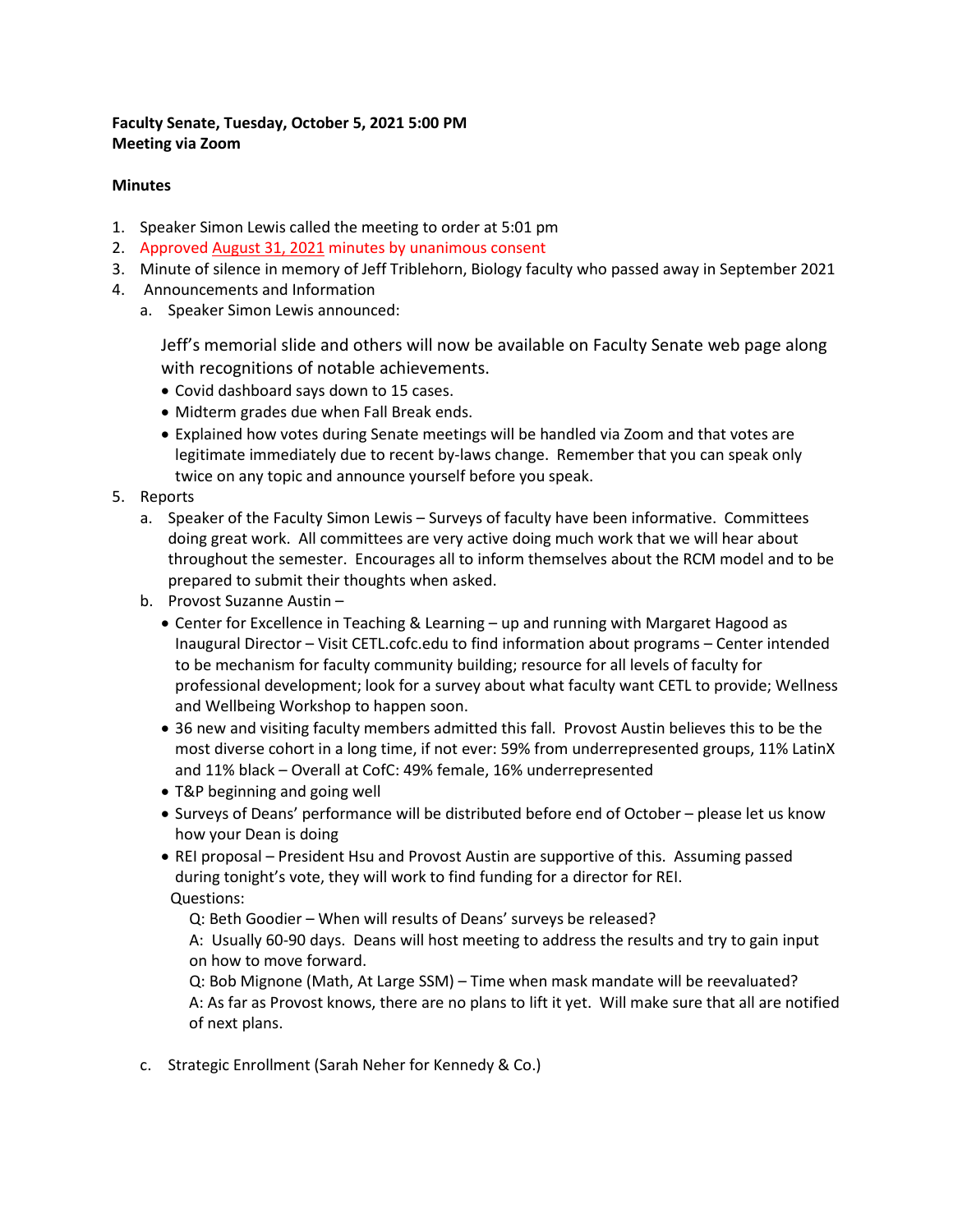Sarah Neher presented a slide presentation indicating 1) what Kennedy & Co has learned through their interviews/meetings with College of Charleston stakeholders and 2) the 5-year goals that are suggested based on what was learned.

- Learned:
	- 1. Need to diversify enrollment streams that come into College. Shouldn't come just from freshmen. Need growth in transfers and more graduate admissions. Expansions into Engineering will help. Retention is important to revenue
	- 2. Recruiting European recruiting, improved external communication and website, centralize the student scholarship process
	- 3. Culture & Identity need vision for CofC identity; historic past of Charleston and College creates diversity challenge; heard over-and-over how wonderful relationships between faculty and students are
- 5-year Enrollment Goals from what was learned
	- 1. President wants more competitive freshman acceptance rate
	- 2. Freshman class size of 2350
	- 3. More incoming transfers
	- 4. More incoming graduate students
	- 5. Weighted freshman discount rate
	- 6. Increase in incoming freshman scholarships
	- 7. Improving retention (because retention translates to \$)

Questions:

Q: Jonathan Neufeld (Philosophy, Senator) – What's a good retention rate?

A: Clemson and USC is around 90%. We are at 82%. Hoping to get into upper 80s.

Q: Irina Gigova (History, Senator) – Revenue is set to increase but freshman staying the same; how?

A: Primary increase in revenue from increase in transfers and increase in graduate students and improved retention. Modest tuition increases.

Q: Nathaniel Walker (Art & Architectural History, Senator) – Under the Culture & Identity lessons learned, whose minds gave you the perception that the history of the College causes challenges?

A: Some folks outside of the College, but students, deans and faculty/staff shared that idea – the diversity events/activities at the College are hard to find. While College has lots of diversity programs, going to try to create a centralized location for showcasing these.

- d. Board of Trustees Naming Policy and Guiding Principles (Renée Romberger)
	- Secretary of the Board of Trustees (BoT) , Renee Romberger, presented information about the drafts of the Naming Policy and Guiding Principles. They want to create a clear policy. Board of Trustees has responsibility for naming buildings and monuments. Have SC Heritage Act which prevents changing of current names and that has been upheld by the SC Supreme Court. Want to tie naming with gifts acceptance policy. Guiding Principles – try to help BOT and future BOT to be consistent in naming process. Studied many policies from other institutions over the past months. – Tried to capture the philosophy around naming. Brown University has a naming policy that is most like the BoT's views. Brown granted permission for our BoT to use their policy as a starting point. Presently, on draft 16 of the Guiding Principles. The process is timely because Racial Inclusion Equity is important, and this is larger than just naming. More about addition than subtraction – how can we add recognition to some who should be recognized (not remove recognition from those already noticed), encouraging recruiting and retaining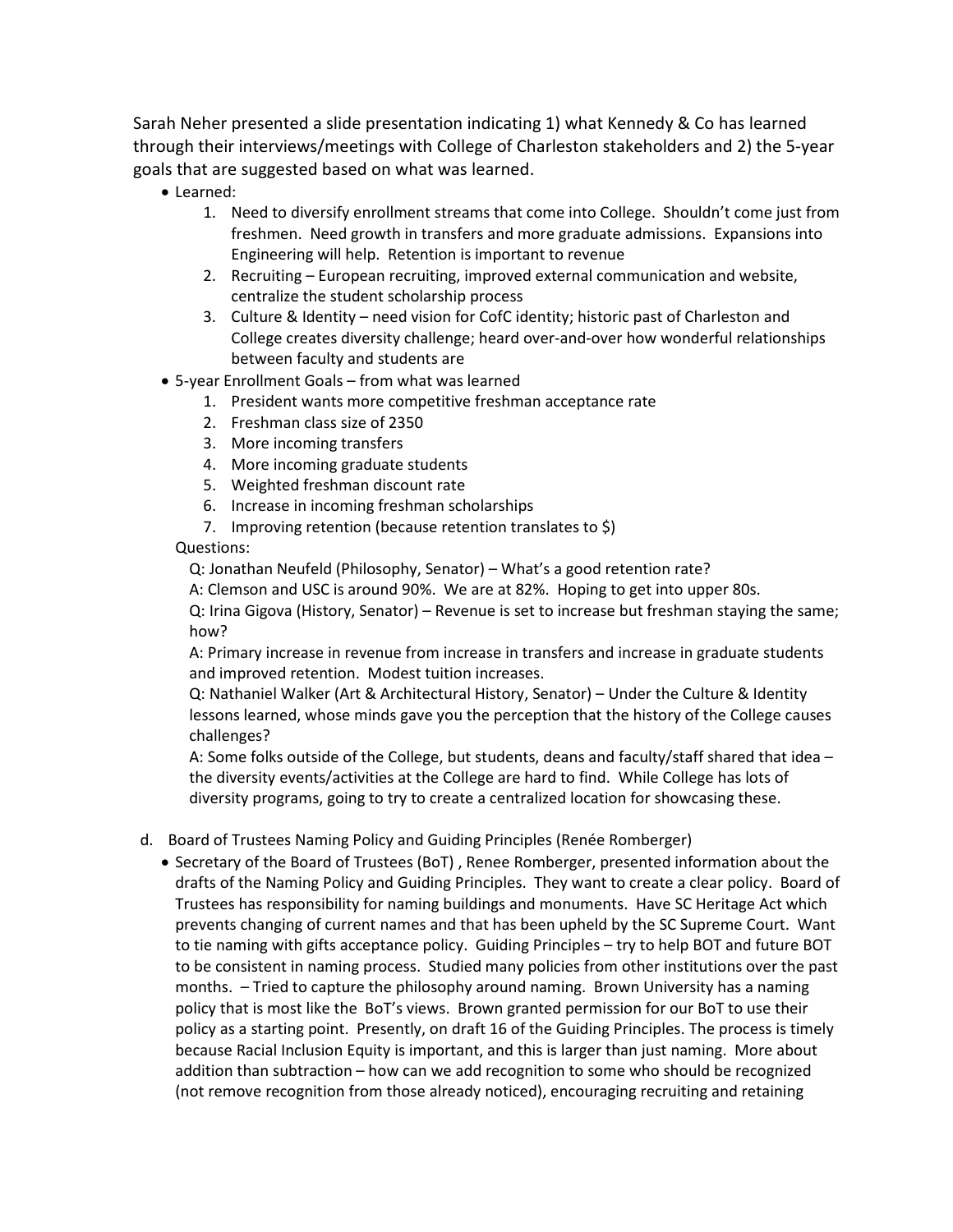minority students. Changed much of the script for campus tour to highlight the work done on our campus by former slaves. Trying to talk with all stake holders: have had 11 meetings with numerous grups and individuals, including Speaker Lewis, SGA, Black Student Union, Foundation Board, Alumni Board, and the Black Alumni group, and is scheduled to meet with Athletic Club.

Questions

Q: Julia Eichelberger (HSS, AtLarge): Thanks for your work. Reminder that faculty has created an ad hoc committee - Committee on Commemoration and Landscapes - Wants to be sure that BoT is aware much of the wording came from that group

A: Definitely impressed with work of that group and finds that committee really important

Q: Julia follow-up: Encourage BoT to remember that you have content experts, researchers, and scholars who would like to help do some of the work related to the policies

Q: Bob Podolsky (SSM, AtLarge) – Where is board in its understanding of Heritage Act and the terms "historic figure"

A: Her understanding is that they have no authority to rename buildings

Ms. Romberger ended with compliment to faculty for having heard during her interviews with students how much faculty know and connect with their students.

#### 6. New Business

- a. Curriculum Committee (Xi Cui, Chair)
	- 1. Voted in bundle on i, ii, and iii: Passed unanimously
		- i. LACS Latin American and Caribbean Studies (LACS)
			- A. Remove LTSP 250 from major electives; add HISP 251\* and 252 to major electives. [Proposal | Curriculog](https://cofc.curriculog.com/proposal:3414/form)
			- B. Add HISP 251\* and 252 to minor elective[s Proposal | Curriculog](https://cofc.curriculog.com/proposal:3428/form)
			- C. \*HISP252 sections must have more than 1/3 content relevant to LACS
		- ii. HTMT

A. Remove ACCT203 from HTMT minor requirement. [Proposal | Curriculog](https://cofc.curriculog.com/proposal:3275/form)

- iii. CSCI 250
	- A. Add CSCI 218, in addition to CSCI220 to CSCI 250's pre-req. [Proposal | Curriculog](https://cofc.curriculog.com/proposal:3458/form)
- 2. vi. Gen-ed natural science Motion passed with 45/48 in favor
	- A. Remove the mention of credit hours for the two-course Gen-ed natural science requirements because some transfer students' previous institutions do not use a "3-hr lecture + 1-hr" lab system[. Proposal | Curriculog](https://cofc.curriculog.com/proposal:3403/form)

Comments from Xi Cui: This change will make it more friendly for transfer students. Questions:

- Q: Ashley Pignota (Physics, Senator) If there is not a lab's check box, concerned that labs will be accepted that don't meet the learning objects of CofC lab.
- A: Chris Korey (Biology) Doesn't remove lab requirement and there will still be separate approvals. Students may need to make up missed lab hour(s).
- 3. v. REI requirement Approved with 47/50 voting in favor.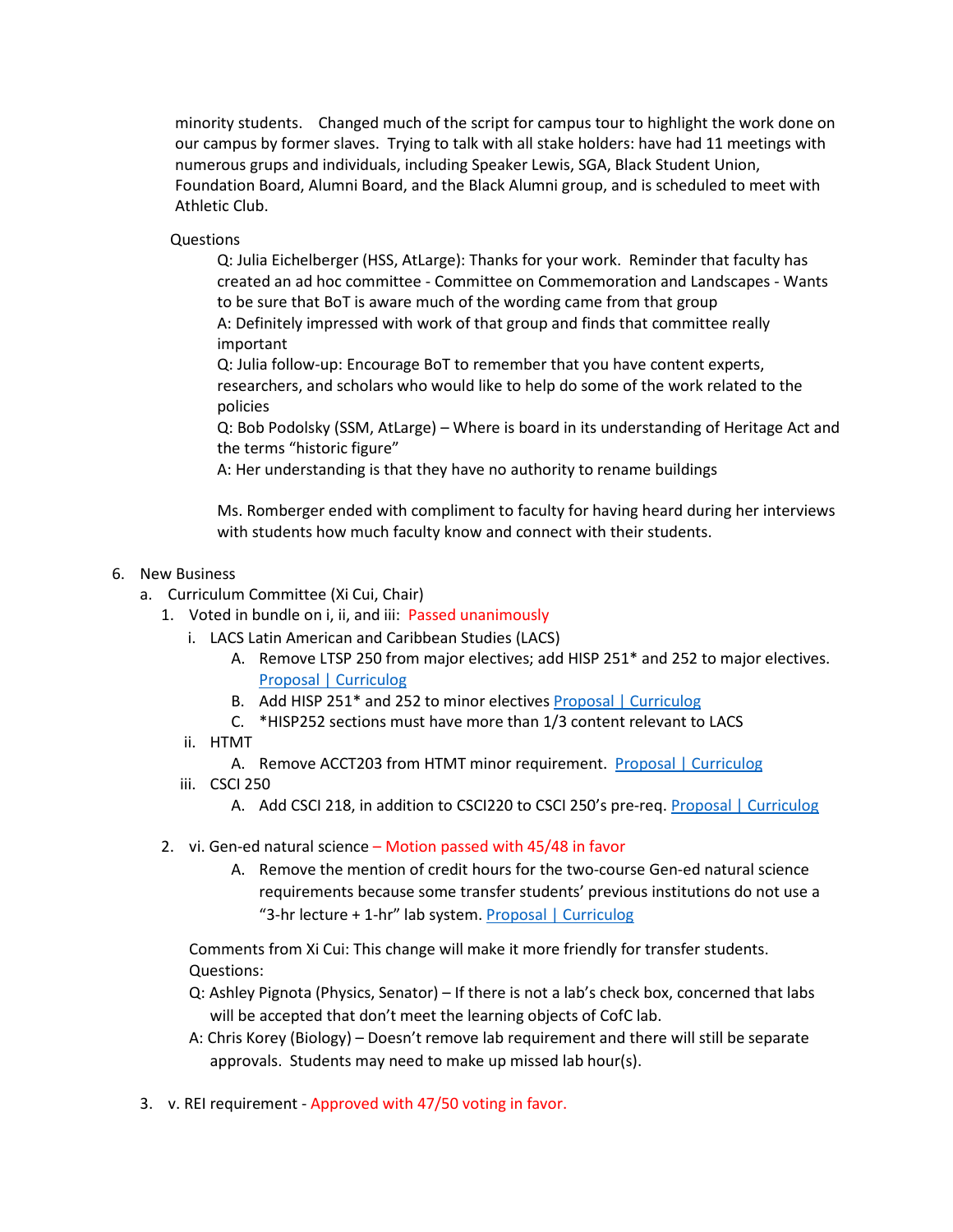1. A two-course REI requirement will be added to the college curriculum[. Proposal |](https://cofc.curriculog.com/proposal:3276/form)  **[Curriculog](https://cofc.curriculog.com/proposal:3276/form)** 

Discussion:

Anthony Greene (Chair of REI) – Thanks to Provost Austin for promising funding support. Explained the need to infuse diversity into the curriculum. An earlier proposal had been made in 2012, but the current proposal stemmed from a recommendation from the Gen Ed Committee in November 2019. Morgan Koerner (Co-chair of REI) – challenge from sciences, this will add credit hours to overall major. 74 US sections and 70 global sections are already in place. Honors College, History and Poli-Sci have already created new classes. Provision if transfer student with 45+ hours, will only have to take 1 course. Assessment will be as pragmatic as possible. Not voting tonight on funding but on the proposal. Chance for faculty to say who we are in response to CofC history

Marissa Haynes (Senior at CofC): Learned much related to Critical Race Theory during time at CofC and wants to encourage that this is an important skillset regardless of major. This proposal is an obvious next step.

- Zora Brewster (Junior at CofC, President of Black Student Union): This plan is good for sustainable change at the College.
- Ryan Thompson (Senior at CofC, President of SGA): Issue in SGA every year brought forward by students, encourages faculty to vote in favor as this will improve critical thinking skills and understanding of our peers.
- Chels Hagan (Senior at CofC, Member of iCan and on behalf of PRISM): Will help make other students of color feel safe and accepted by the College and that the College understands the history of black students.
- Jerome Stewart (Guest, Asst Prof Management): He mentioned that he accepted the position at CofC because we were doing more than just talking about race, equity and inclusion, we were actually taking action and trying to encourage change. Agree with Zora, we are behind in our requirements, let's make a change that shows the College is taking a strong step to understand diversity.
- Andrew Clark (Biology Department, At Large): Agrees that this needs to pass, but this needs to be long term to work. Is there a way that we can have a diverse group teaching these courses not just the minority faculty?
- David Hansen (Guest, Entrepreneurship): Agrees it should pass. There is a course in his school that he can teach as a white male that falls in the REI.
- Julia McReynolds-Perez (Sociology, Guest, REI Committee Member): Many of the courses already gathered are not taught by faculty of color.
- Jocelyn Evans (Assoc Dean School of Business): Business School had already voted separately on the proposal and overwhelmingly approved it; business students need to be able to work in diverse groups. Believes this could be an authentic area of distinction.
- Andrew Clark (Biology, At Large): Thanks to colleagues stepping up and doing this. Need to hire more diverse faculty. Glad that we did that this past hiring term.
- Chris Korey (Biology, Assoc Dean): I teach a course for HONS and WGS that covers genetics and society that covers this material. It will be a course that can be made a permanent part of the Biology Curriculum to educate STEM students in their own field.
- Anthony Greene (Chair of REI): Diversity sessions, Decolonizing the Curriculum, being offered on how to incorporate topics of race into your discipline.

4. vi. SWEN – Motion passed 44/49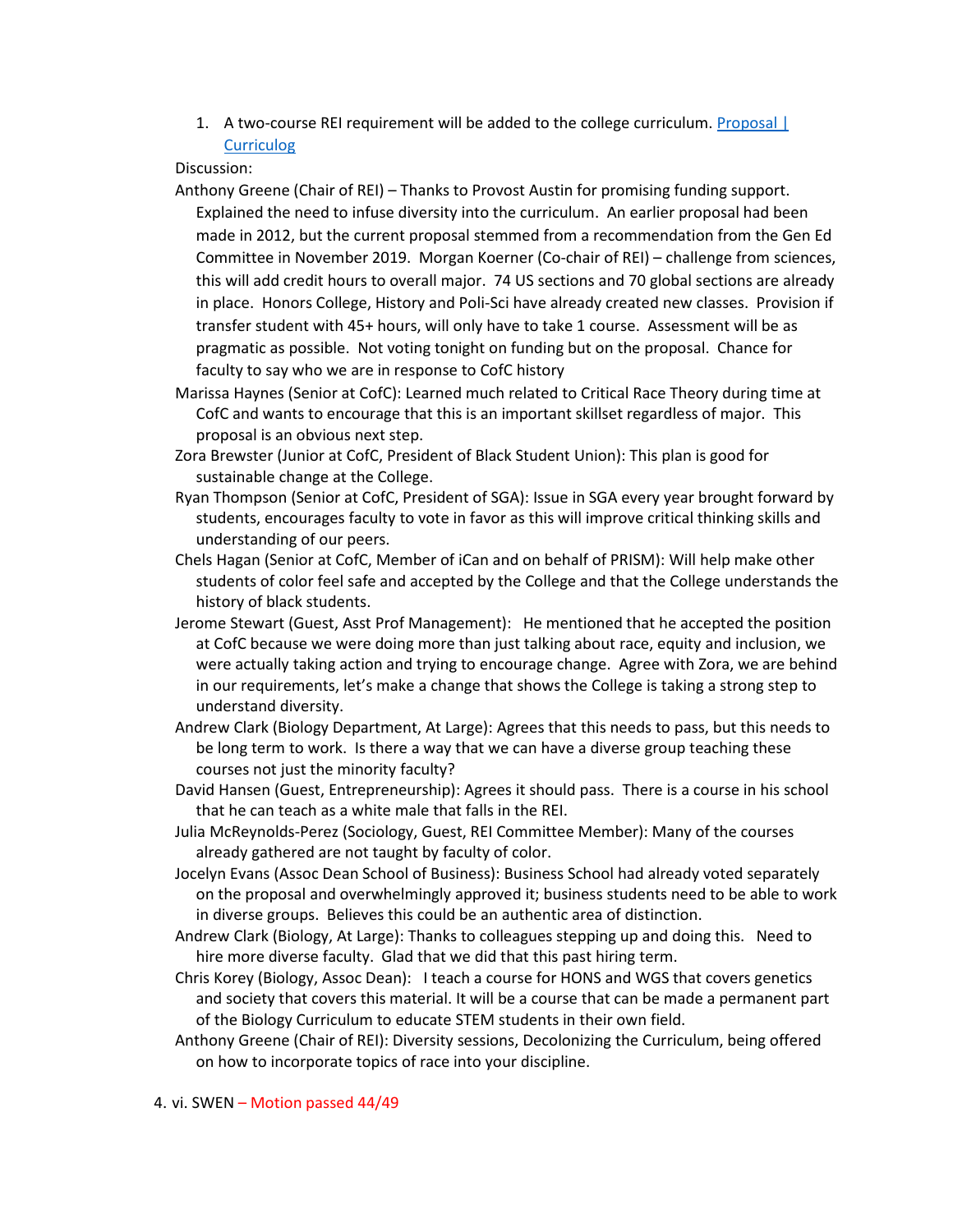Discussion: Computer science is creating a Software Engineering major (SWEN) with a global/cultural minor requirement [Proposal | Curriculog](https://cofc.curriculog.com/proposal:3269/form) Xi Cui: New major with global component – the Curriculum Committee expressed concerns that high credit hours in Engineering are taking away from liberal arts. But this proposal only has 50 hours in major and 18 hours in minor – minor is in liberal arts field which "builds on liberal arts skills" with minor in LCWA college

Questions:

- Q: Nathaniel Walker (Senator, Art & Architectural History): Consider adding minor in Art & Architectural
- A: Renee McCauley (Chair, Computer Science): We only considered minors from LCWA
- Q: Hector Qirko (Anthropology, Senator): Consider adding minor in Anthropology
- A: Tim Johnson (Dean, LCWA): Minors were chosen to help the majors that combined second language acquisition with courses in 300+ level. Other minors could be considered if this is passed.
- A: Sebastian van Delden (Dean, SSM): The proposers hadn't intended to exclude any minors. Initially language acquisition but even proposers have changed. Let's talk about adding other minors
- 5.vii. EDFS: A multicategorical Special Ed B.S is proposed to replace the categorical special ed program. Related proposals for course change or new courses are also submitted. - Passed unanimously 48/48
	- A. EDFS 401: change course title and description to incorporate language of neurodiversity[. Proposal | Curriculog](https://cofc.curriculog.com/proposal:3429/form)
	- B. EDFS 403: A new course proposed to in accordance with the multicategorical certification Special Ed program [Proposal | Curriculog](https://cofc.curriculog.com/proposal:3431/form)
	- C. EDFS 404: A new course proposed to in accordance with the multicategorical certification Special Ed program [Proposal | Curriculog](https://cofc.curriculog.com/proposal:3432/form)
	- D. EDFS 405: A new course proposed to in accordance with the multicategorical certification Special Ed program [Proposal | Curriculog](https://cofc.curriculog.com/proposal:3433/form)
	- E. EDFS 406: A new course offering training on working with families of students with disabilities and social worker[s Proposal | Curriculog](https://cofc.curriculog.com/proposal:3434/form)
	- F. EDFS 408: A new course training students to work with school mental health provider[s Proposal | Curriculog](https://cofc.curriculog.com/proposal:3435/form)
	- G. EDFS 437: change course title and description to be more self-explanatory. Remove pre-reqs [Proposal | Curriculog](https://cofc.curriculog.com/proposal:3430/form)
	- H. Special Ed, Multicategorical B.S. [Proposal | Curriculog](https://cofc.curriculog.com/proposal:3327/form)

Discussion:

Xi Cui: EDFS – students will be certified to work with students with varying learning challenges. Is the goal of 100% certification too ambitious – this is in keeping with their current standards.

6. viii. Statistics B.S. – Passed unanimously 47/47

Mathematics department is making the statistics track of math major a standalone major. [Proposal | Curriculog](https://cofc.curriculog.com/proposal:3370/form)

Comment: Dan Greenburg (Chair, Planning Committee) – His committee voted in favor.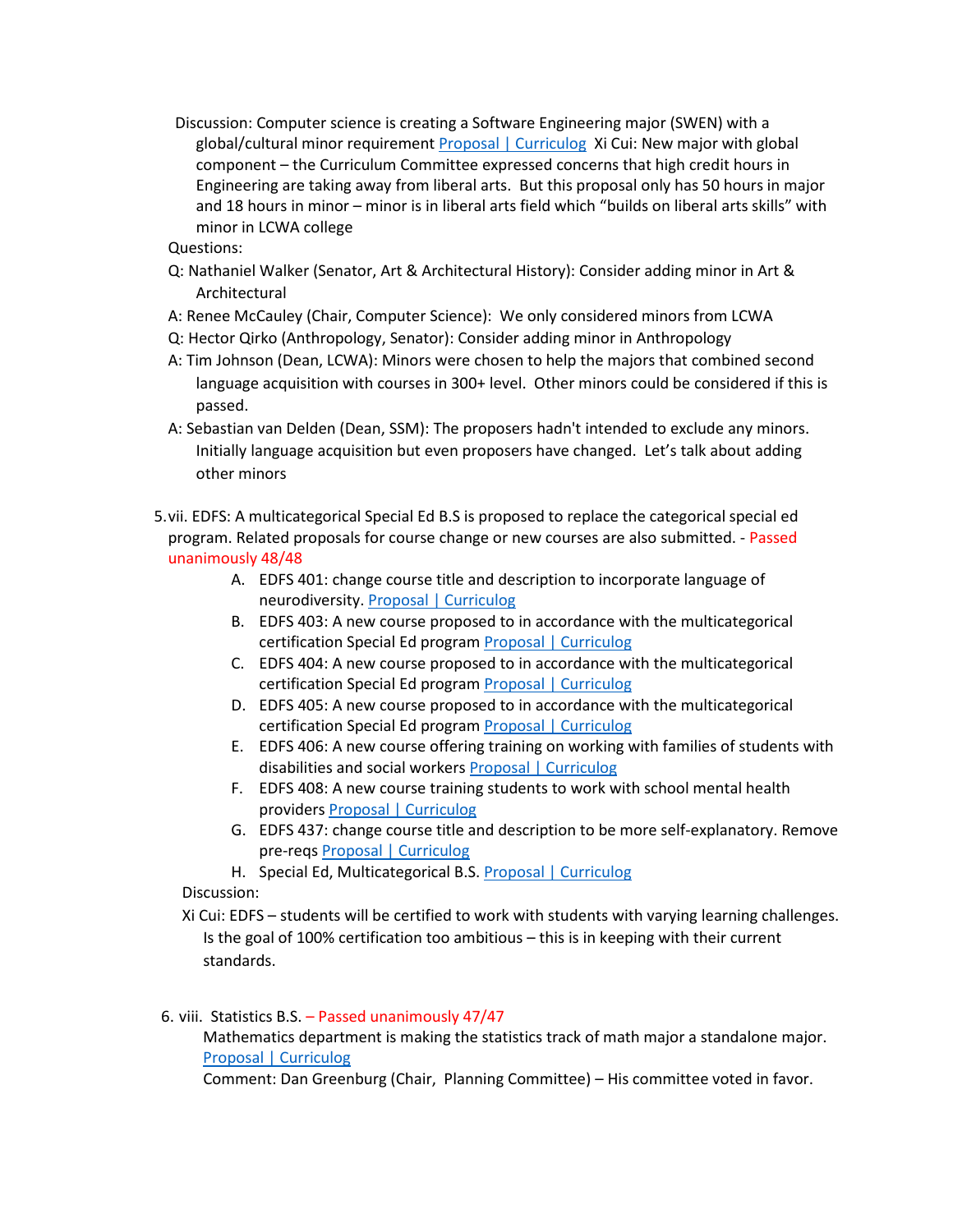- b. General Education Committee (Suanne Ansari, Chair) Passed unanimously 47/47
	- i. General Education
		- A. ANTH-115 Introduction to Cultural Sustainability for Social Science credit in General Education [Proposal | Curriculog](https://cofc.curriculog.com/proposal:3409/form)
- c. Committee on Graduate Education (Shawn Morrison)
	- i. Public Administration, MPA Passed unanimously  $47/47$  \*Note this vote was taken twice. The original course number given for deactivation and presented in the agenda was PUBA 632. This was not the correct course number to be deactivated. Once the problem was discovered, a new vote was immediately taken to actually deactivate PUBA 623.
		- A. PUBA 623: course deactivation [Proposal | Curriculog](https://cofc.curriculog.com/proposal:3404/form)
	- ii. Languages, MED Poll 1 (reused) Passed unanimously  $46/46$ 
		- A. SPAN 614: course description change, make repeatable [Proposal | Curriculog](https://cofc.curriculog.com/proposal:3265/form)
		- B. SPAN 615: course description change, make repeatable [Proposal | Curriculog](https://cofc.curriculog.com/proposal:3266/form)
		- C. SPAN 655: course deactivation [Proposal | Curriculog](https://cofc.curriculog.com/proposal:3259/form)
		- D. SPAN 671: course deactivation [Proposal | Curriculog](https://cofc.curriculog.com/proposal:3260/form)
- d. [REACH Act Resolution](https://facultysenate.cofc.edu/archives/senate-minutes/a-resolution-from-the-faculty-senate-regarding-implementation-of-the-reach-act14047.pdf) (Jonathon Neufeld Senator, Philosophy presenting on behalf of Irina Gigova) - Vote in favor 45/45

Discussion: In our August 31 Senate meeting, Claire Wofford outlined the requirements of the REACH Act. She explained why this was a legislative overreach. – After that a committee was formed to express the CofC unease with legislative interference in academic freedoms, propose creation of new committee to create

Questions:

- Q: Lisa Covert (Guest, President of AAUP) Working with State AAUP to work on legislative overreach with the REACH ACT
- Q: Larry Krasnoff (Guest, Philosophy) While he does not believe the REACH Act violates an instructor's  $1<sup>st</sup>$  Amendment rights, he appreciates that the resolution addresses what he sees as a definite violation of Academic Freedom, hopes Senate will support this resolution.
- 6. Constituents' General Concerns –

Frank Duvall (Music Department, Adjunct Senator): Hope that a raise will be considered for adjuncts as they contribute heavily to the College's teaching load. Would appreciate not just a 3% raise but a significant raise.

Suzanne Austin (Provost) – Raise for adjuncts is "in the budget plan for next fiscal year."

7. Meeting adjourned at 7:12 pm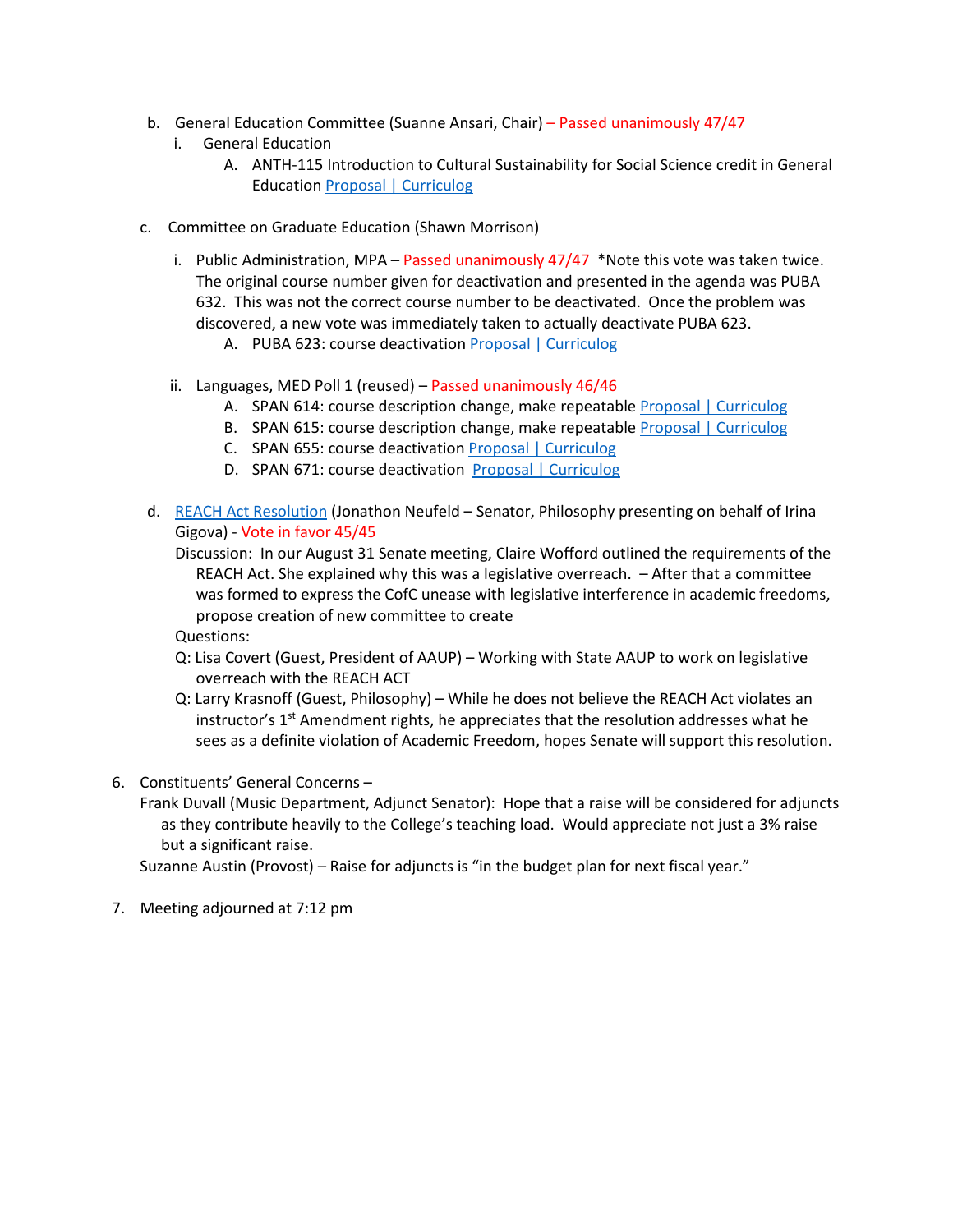Supporting Documents:

In the pages that follow, find

- 1. A copy of the presentation by Kennedy & Co.
- 2. A draft of the Naming Policy for CofC Building, Monuments, Academic Schools, Spaces, Programs or Positions
- 3. A draft of the CofC Guiding Principles for Naming
- 4. A resolution from the Faculty Senate Regarding Implementation of the REACH Act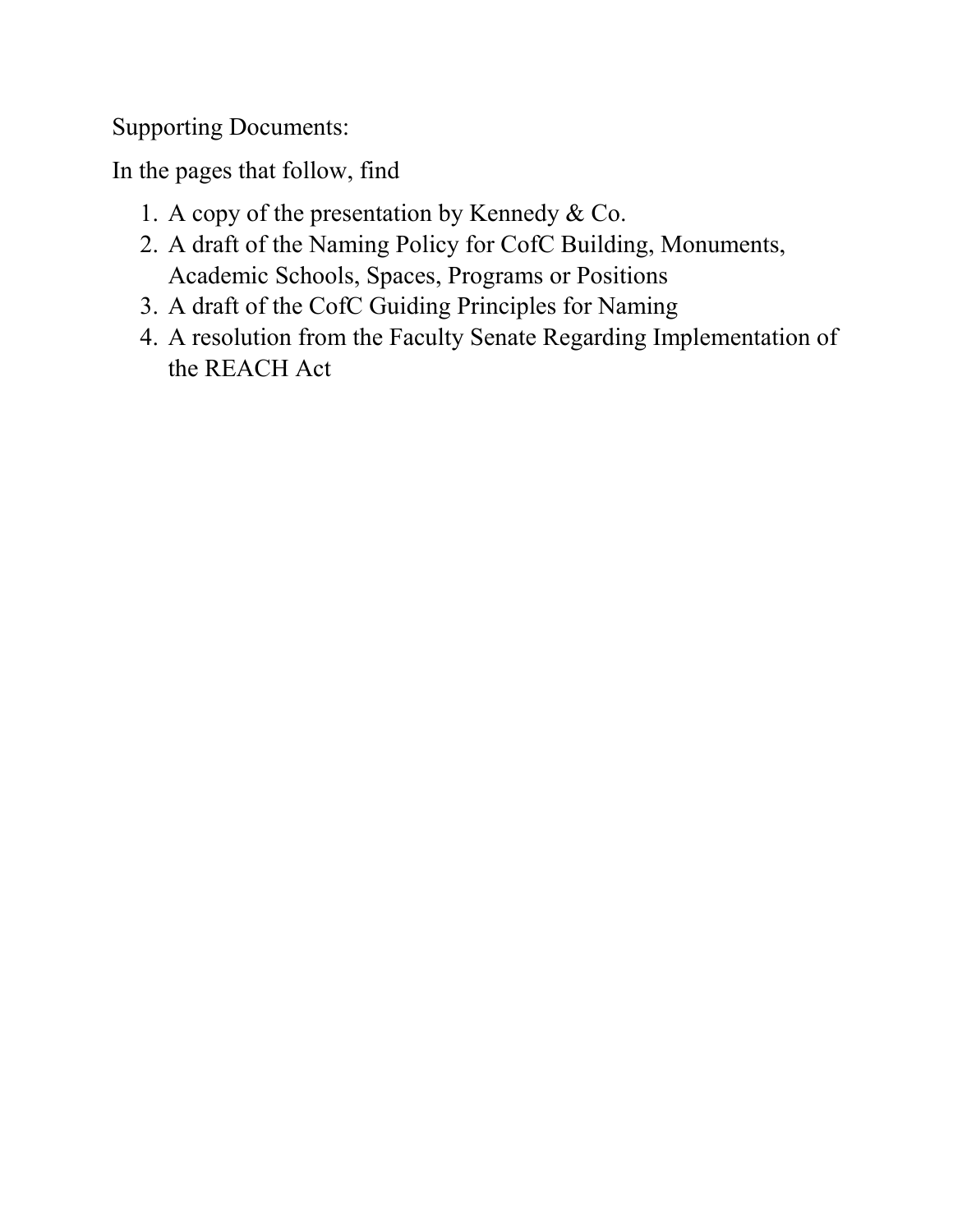# KENNEDY & COMPANY

# College of Charleston FACULTY SENATE

*October 5, 2021*

2021 Kennedy & Company Education Strategies LLC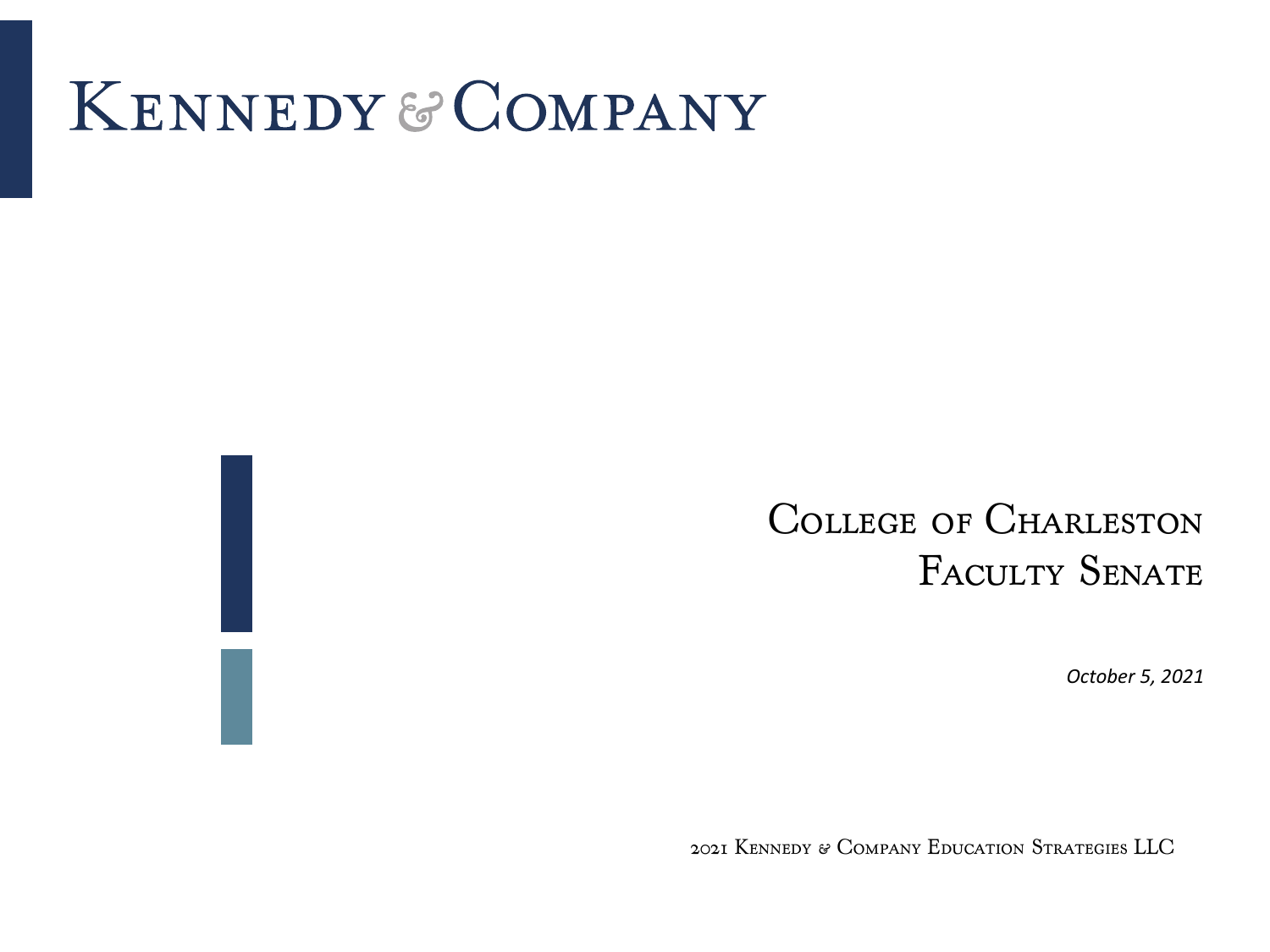# Complicating Factors

A number of factors impact the potential for College of Charleston to grow its enrollments, from limited entry points to disjointed recruiting and a history that creates current challenges.

# **Diversify Enrollment Streams**

- The current model relies almost entirely on freshman entry growth
- Transfer application strategy has focused on transfers from 4-year institutions rather than technical/community college partnerships with guaranteed entry
- § Graduate programs offered in limited areas and with significant abatements
- Current expansion into engineering underway will help
- Retention challenges limit long-term revenue

## **Recruiting Focus & Processes & Policies**

- For Admissions to grow enrollment, the entire institution must be focused on external communication and the website
- Focus on European recruiting, both through partnerships and Athletics has come at the expense of other opportunities
- Changes to policies that will encourage applications are already underway, but the general education core and major requirements are still opportunities
- **E** Incoming student scholarship process is not strategic or centralized

### **Culture & Identity**

- The Community has a lack of future vision for the College of Charleston identity – as a liberal arts college or professional school-focused **institution**
- The historic past of Charleston and the College create diversity challenges that other schools do not have
- Students, Staff, and Faculty all highlighted the incredible access and quality of the faculty that led to strong, unique relationships

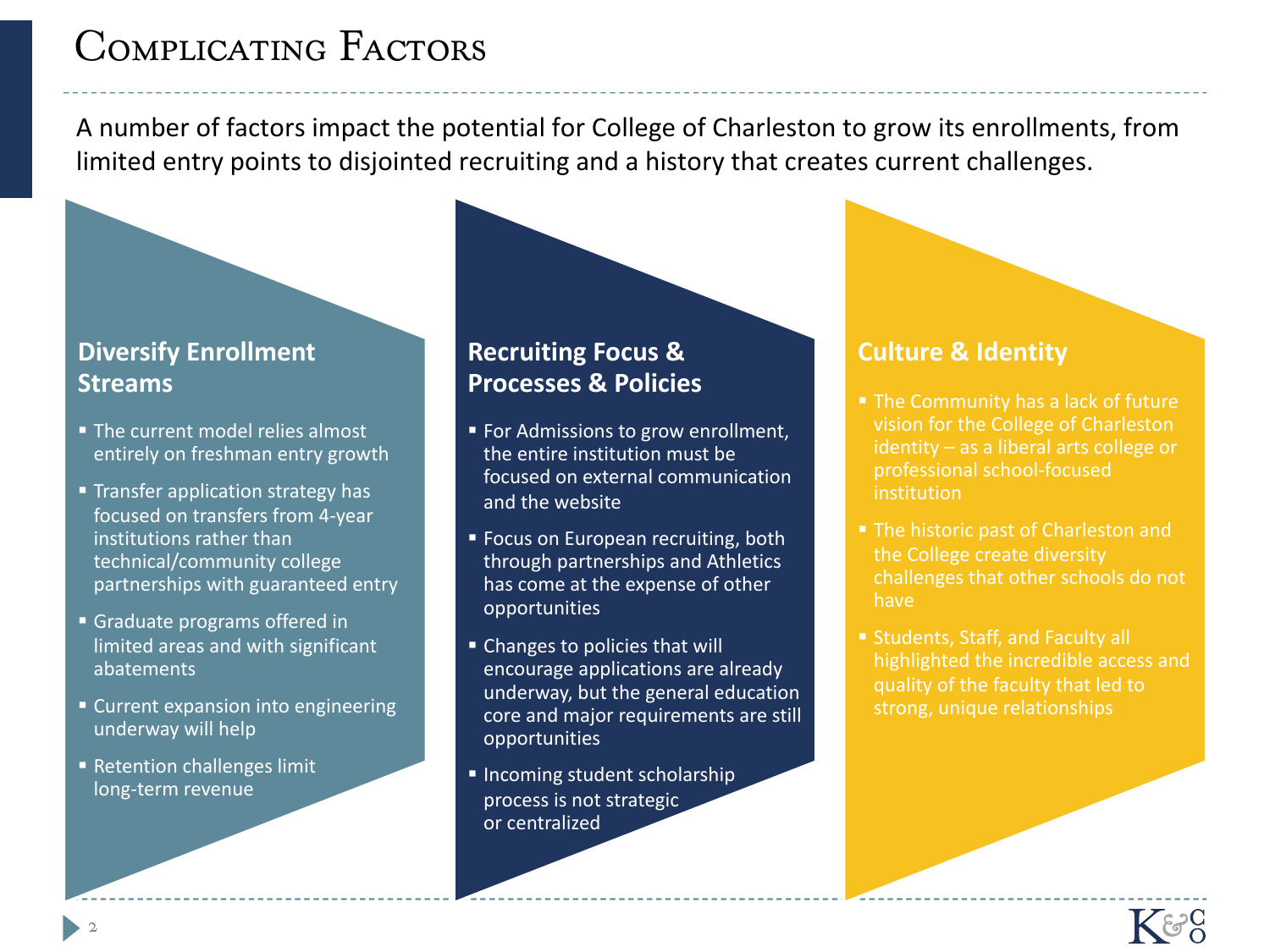# COLLEGE OF CHARLESTON 5 YEAR ENROLLMENT GOALS

|                                              | 2021-2022 | 2022-2023     | 2023-2024          | 2024-2025 | 2025-2026 |
|----------------------------------------------|-----------|---------------|--------------------|-----------|-----------|
| <b>Net Tuition</b><br>Revenue                | \$142.6 M | \$149.4 M     | \$156.7 M          | \$165.5 M | \$168.2 M |
| NTR % Change vs<br>Previous Year             | 12%       | 5%            | 4%                 | 5%        | 1%        |
| Acceptance Rate                              | 76.3%     | 74.0%         | 73.0%              | 71.0%     | 69.0%     |
| <b>Freshman Class</b><br><b>Size</b>         | 2,440     | 2,350         | 2,350              | 2,350     | 2,350     |
| <b>Incoming Fall</b><br>Transfer             | 620       | 644           | 676                | 710       | 746       |
| Incoming<br>Graduate                         | 196       | 216           | 237                | 261       | 287       |
| Weighted<br>Freshman<br><b>Discount Rate</b> | 29%       | 29%           | 29%                | 30%       | 30%       |
| Incoming<br>Freshman<br>Scholarships         | \$10.6 M  | \$11.0 M      | \$10.7 M           | \$11.2 M  | \$11.0 M  |
| <b>Additional Growth Potential</b>           |           |               |                    |           |           |
| 1 Point Retention<br>Growth Each Year        |           | <b>\$452K</b> | \$1.2 <sub>M</sub> | \$1.8 M   | \$3.1 M   |

#### *Assumptions*

#### **Yield**

- 21% In-state (FTF)
- 14% Out-of-state (FTF)
- 45% Transfer

#### **Application #s**

• Assumed to stay level; If app #s decrease, more scholarship money will be required to achieve targets

#### **Incoming Class Growth**

- Transfer: 5%
- Graduate: 0% in 2021- 22, 10% onward **Tuition**
- 3.4% Tuition Increase in 2021-2022, but no increase in next years

#### *Additional 2022 Targets*

| Freshman: Transfer:       |                          |
|---------------------------|--------------------------|
| 46% In-State 80% In-State |                          |
| URM                       | <b>Honors</b>            |
| 18%                       | <b>College</b>           |
|                           | 275                      |
| Spring 2022               |                          |
|                           | 300 Transfer 15 Freshman |

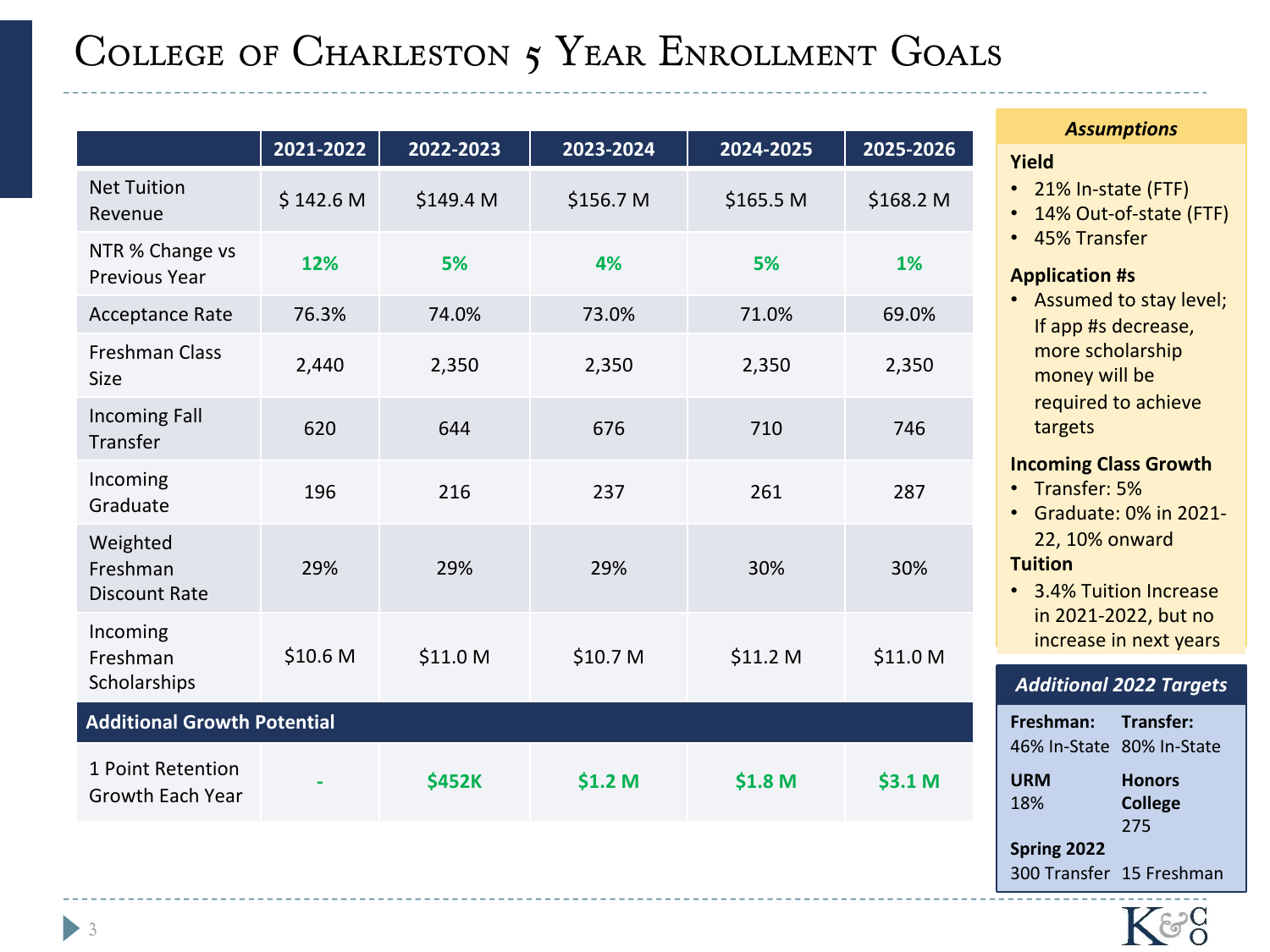**Feb. 9, 2021 (EWK), May 19, 2021 (BC/EWK), June 2, 2021 (BC/EWK), June 18, 2021 (EWK), July 2, 2021 (EWK), July 19, 2021 (EWK), Aug. 10 (EWK)**

# **Naming Policy for College of Charleston Buildings, Monuments, Academic Schools, Spaces, Programs or Positions**

### **1.0 Policy Purpose**

The purpose of this policy is to define how the College of Charleston manages and approves proposals for the naming of College buildings, monuments, academic schools, spaces, programs or positions in honor of a donor, individual, organization or entity.

#### **2.0 To Whom the Policy Applies**

This policy applies to the Board of Trustees of the College of Charleston/ University of Charleston, S.C. (the Board), the President, the Executive Vice President of Institutional Advancement, and to any member of the College of Charleston community who engages in management or approval of proposals for the naming of College buildings, monuments, academic schools, spaces, programs or positions.

#### **3.0 Policy Statement**

The College may acknowledge gifts and/or honor an individual or organization by naming a building, monument, academic school, space, program or position. Naming is one of the ways in which the College acknowledges the generosity of donors and honors those whose service to or affiliation with the College of Charleston enhances the College. It is the responsibility of the President and the Board to nurture, preserve and protect that legacy.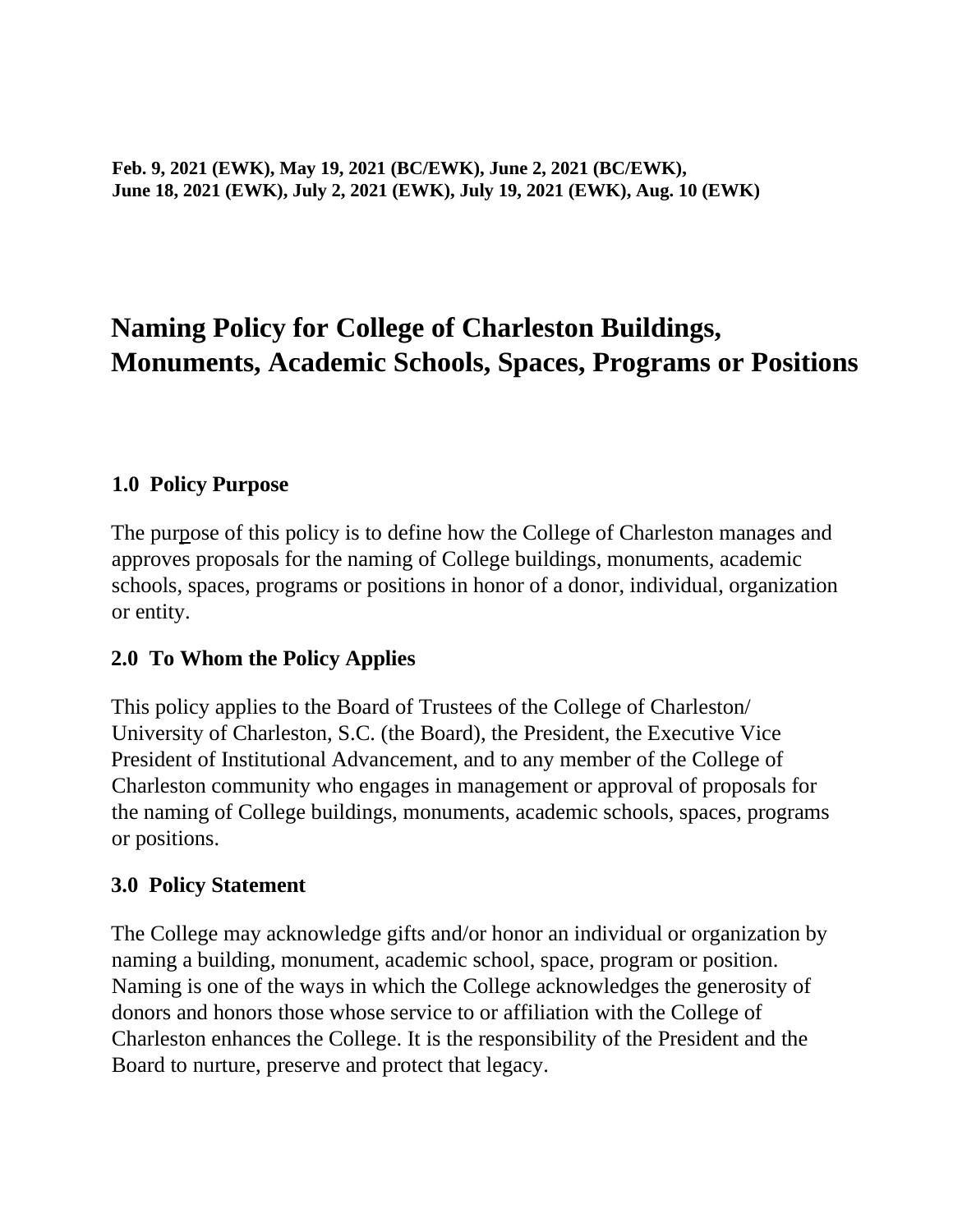In considering proposals to name a building, monument, academic school, space, program or position, the President and the Board shall exercise judgment with regard to the individual or entity the proposal is intended to honor and evaluate the proposal based on a set of Guiding Principles developed by the Board.

In accordance with state law, the College reserves the right to rename a building, monument, academic school, space, program or position in the event of unusual or compelling circumstances.

In general, the President and the Board, or those to whom authority to approve naming is delegated, will not approve proposals for naming where, in their judgment, doing so:

(1) Is not aligned with the College's **mission:**

Founded in 1770, the College of Charleston is a public university grounded in the principles of the liberal arts and committed to developing ethically centered, intellectually versatile and globally fluent citizens who create innovative solutions to social, economic and environmental challenges;

(2) Is not aligned with the College's **core values**:

- **Integrity**: We take accountability for our actions and adhere to the highest ethical standards in all our professional obligations and personal responsibilities. We demonstrate respect for self, others and place.
- **Academic Excellence**: We are committed to a dynamic intellectual community, high academic standards, strong academic programs, exceptional teacher-scholars, engaged students and lifelong learners.
- **Liberal Arts Education**: We encourage intellectual curiosity and foster each student's ability to think creatively and analyze, synthesize, apply and communicate knowledge from many sources.
- **Diversity, Equity & Inclusion**: We create and nurture a diverse and inclusive community demonstrated through our thoughts, words and actions. We value and respect the unique perspectives, backgrounds and experiences every individual has to offer.
- **Student Centeredness**: We are devoted to nurturing thriving scholar citizens through the intellectual, ethical and social development of each individual student.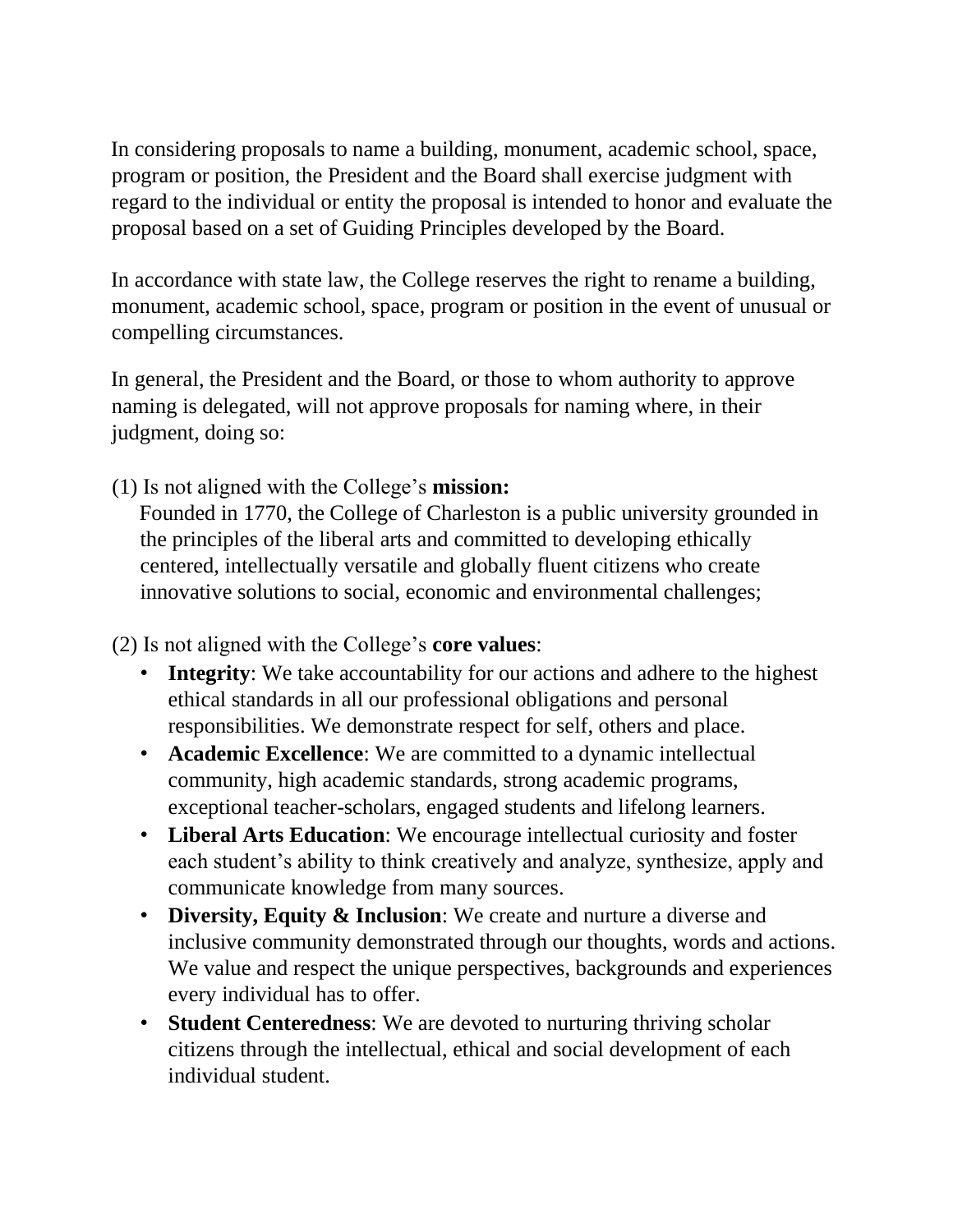- **Innovation**: We act with an entrepreneurial spirit to imagine and implement creative, bold and sustainable solutions in our pursuit of excellence and continuous improvement.
- **Public Mission**: We demonstrate social responsibility in meeting the educational and professional needs of our community, our state, our nation and the world.
- (3) Compromises the academic freedom of the university community; and/or
- (4) Could inflict damage on the College's reputation, standing or integrity through association with the proposed name.

# **3.1 Naming a College Building or Monument**

Proposals for the naming of a College building or monument associated with a gift must be submitted to the Office of the Executive Vice President for Institutional Advancement (as noted in the College of Charleston Gift Acceptance Policy, 4.2). The proposal must include a description of the building or monument to be named, its current use and any relevant information regarding the history of the facility, together with a description of the name proposed and its significance to the College, including the amount of the gift and the identity of the donor(s).

If the Executive Vice President in accordance with the process outlined in the Gift Acceptance Policy 4.2 supports the proposal, it shall be forwarded to the Office of the President for review by the President and, if approved by the President, inclusion on the agenda of the next scheduled meeting of the Board of Trustees Development, Alumni, Governmental and External Relations Committee (DAGER Committee) to make a recommendation to the full Board for consideration and final approval. If timing or other special considerations merit urgency, the Board may opt to consider the proposal via a specially called meeting.

In the naming of buildings, a distinction should generally be made between the name of the facility and the name of the program housed in the facility. Since programs, centers, institutes, labs and departments may from time-to-time change, grow, move, merge or dissolve, the College will generally distinguish between the name of the facility and the name of the program or programs it houses.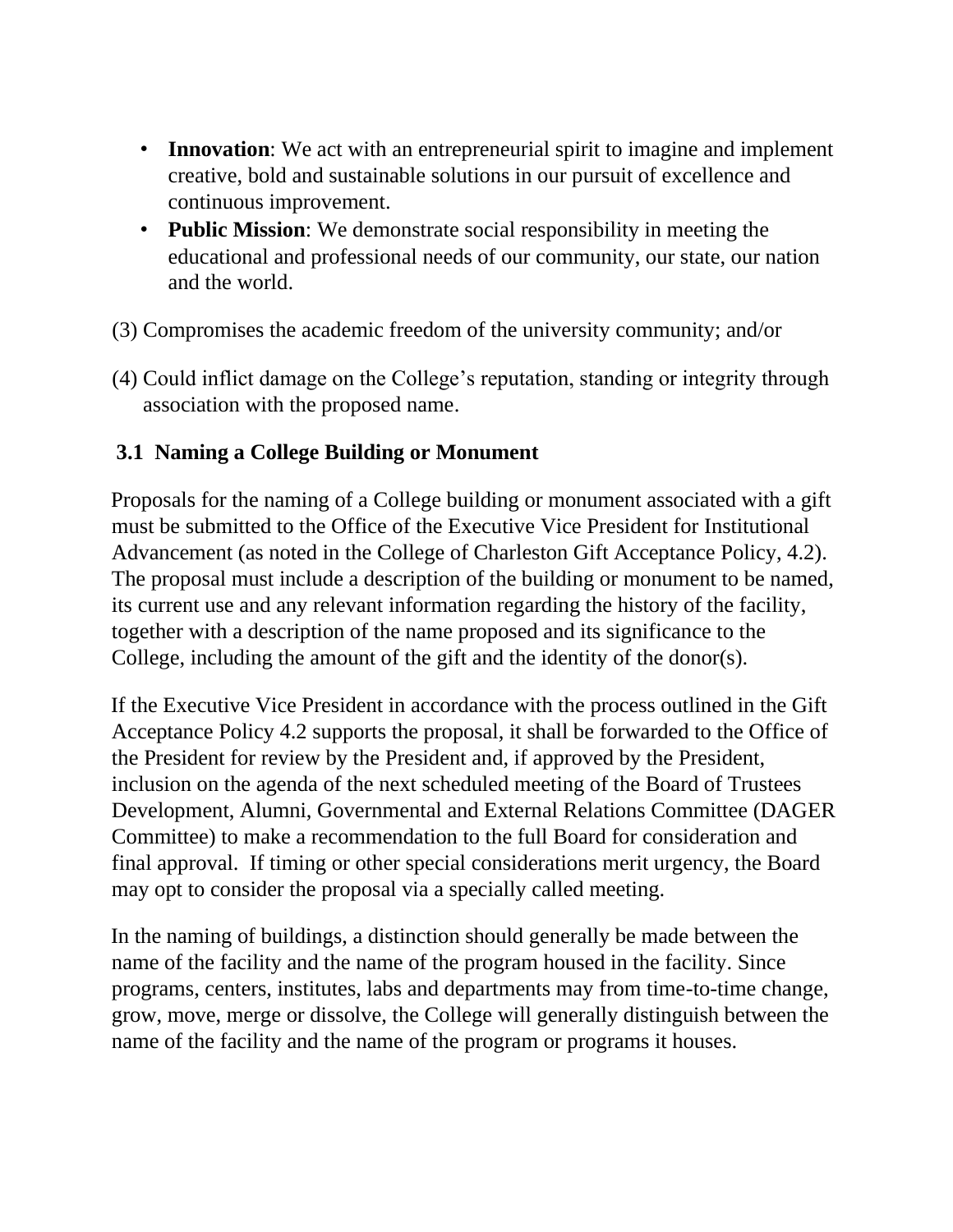### **3.2 Naming a College Academic School**

Proposals for the naming of a College academic school associated with a gift must be submitted to the Office of the Executive Vice President for Institutional Advancement (as noted in the College of Charleston Gift Acceptance Policy, 4.2). The proposal must include a description of the school to be named, together with a description of the name proposed and its significance to the College, including the amount of the gift and the identity of the donor(s).

If the Executive Vice President in accordance with the process outlined in the Gift Acceptance Policy 4.2 supports the proposal, it shall be forwarded to the Office of the President for review by the President and, if approved by the President, inclusion on the agenda of the next scheduled meeting of the Board of Trustees DAGER Committee to make a recommendation to the full Board for consideration and final approval. If timing or other special considerations merit urgency, the Board may opt to consider the proposal via a specially called meeting.

# **3.3 Naming a College Space, Program or Position**

Proposals for the naming of a College space (including, but not limited to, fields, terraces, greens and courtyards), program (including, but not limited to, centers, departments, institutes, labs, scholarships, fellowships, lectures, societies and awards) or position (including, but not limited to, deanships, professorships and coaches) associated with a gift must be submitted to the Office of the Executive Vice President for Institutional Advancement (as noted in the College of Charleston Gift Acceptance Policy, 4.2). The proposal must include a description of the space, program or position to be named, its current use and any relevant information regarding its history, together with a description of the name proposed and its significance to the College, including the amount of the gift and the identity of the donor(s).

As outlined in the College of Charleston Gift Acceptance Policy, if the Executive Vice President supports the proposal, it shall be forwarded to the President for review and approval.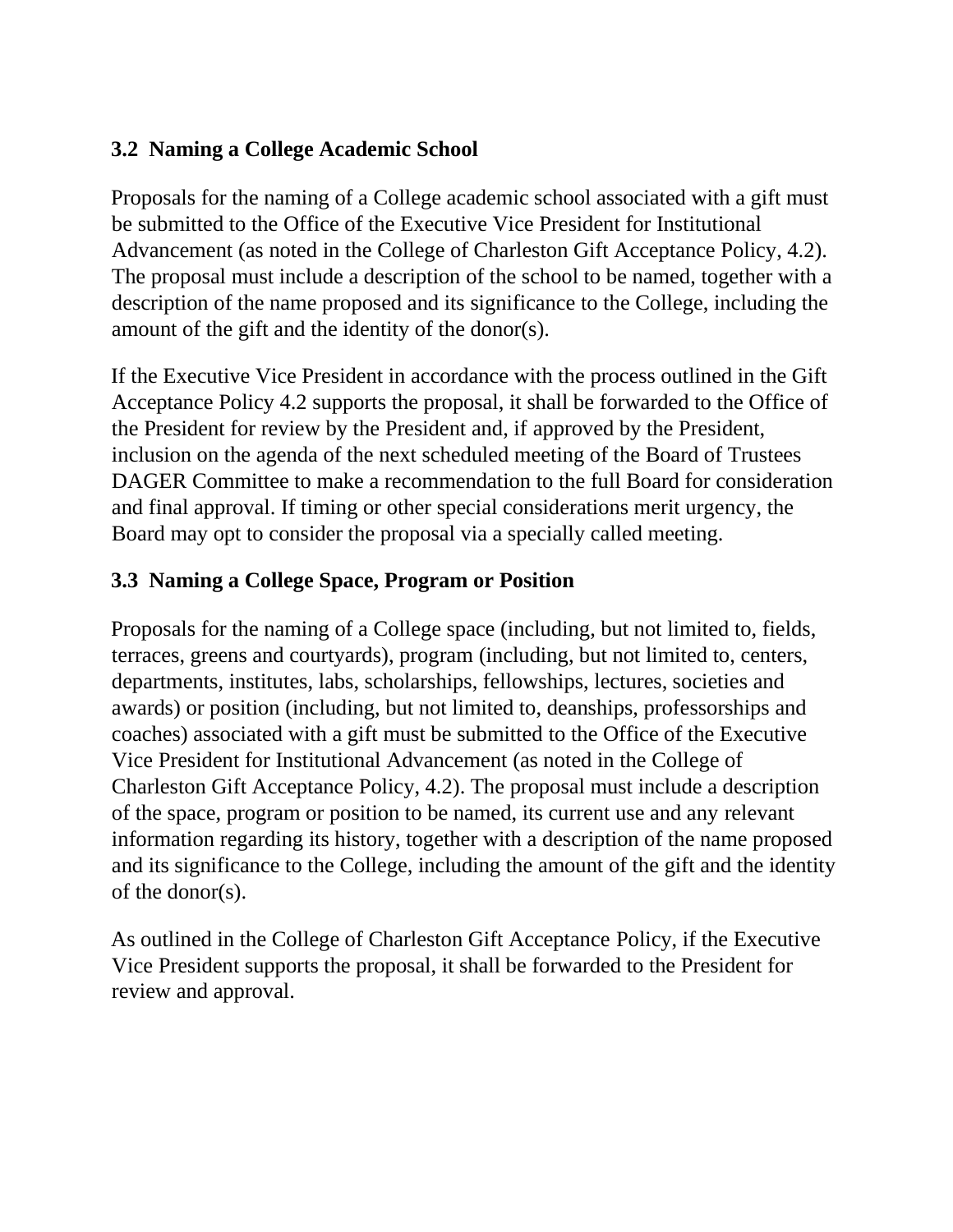## **3.4 Duration of Naming**

Naming for an honoree or a donor is generally granted for the useful life of the entity. The College may deem the naming period concluded in certain circumstances, including, but not limited to:

- If the purpose for which the named entity is or needs to be significantly altered or is no longer needed/ceases to exist.
- If a physical entity is replaced, significantly renovated or no longer habitable/usable.
- The period of time of the naming specified in the gift agreement has expired.

The appropriate College representative will make all reasonable efforts to inform in advance the original donors or honorees when the naming period is deemed concluded. The College may provide alternate recognition as may be appropriate in recognition of the original gift or honor.

# **3.5 Right to Rename a College Building, Monument, Academic School, Space, Program or Position**

In consideration of a renaming proposal, the sole responsibility rests with the Board of Trustees who will use the Guiding Principles in making any such determination.

In the case of the renaming of a building or monument for which the South Carolina Heritage Act (ACT 292 from Year 2000, SC Code Section 2. Section 10- 1-165) applies, the Board will make the recommendation to the South Carolina General Assembly in accordance with the Heritage Act.

The appropriate College representative will make all reasonable efforts to inform in advance the original donors or honorees (and/or families or designated estate representative) when the naming period is deemed concluded. The College may provide alternate recognition as appropriate for the original gift or honor.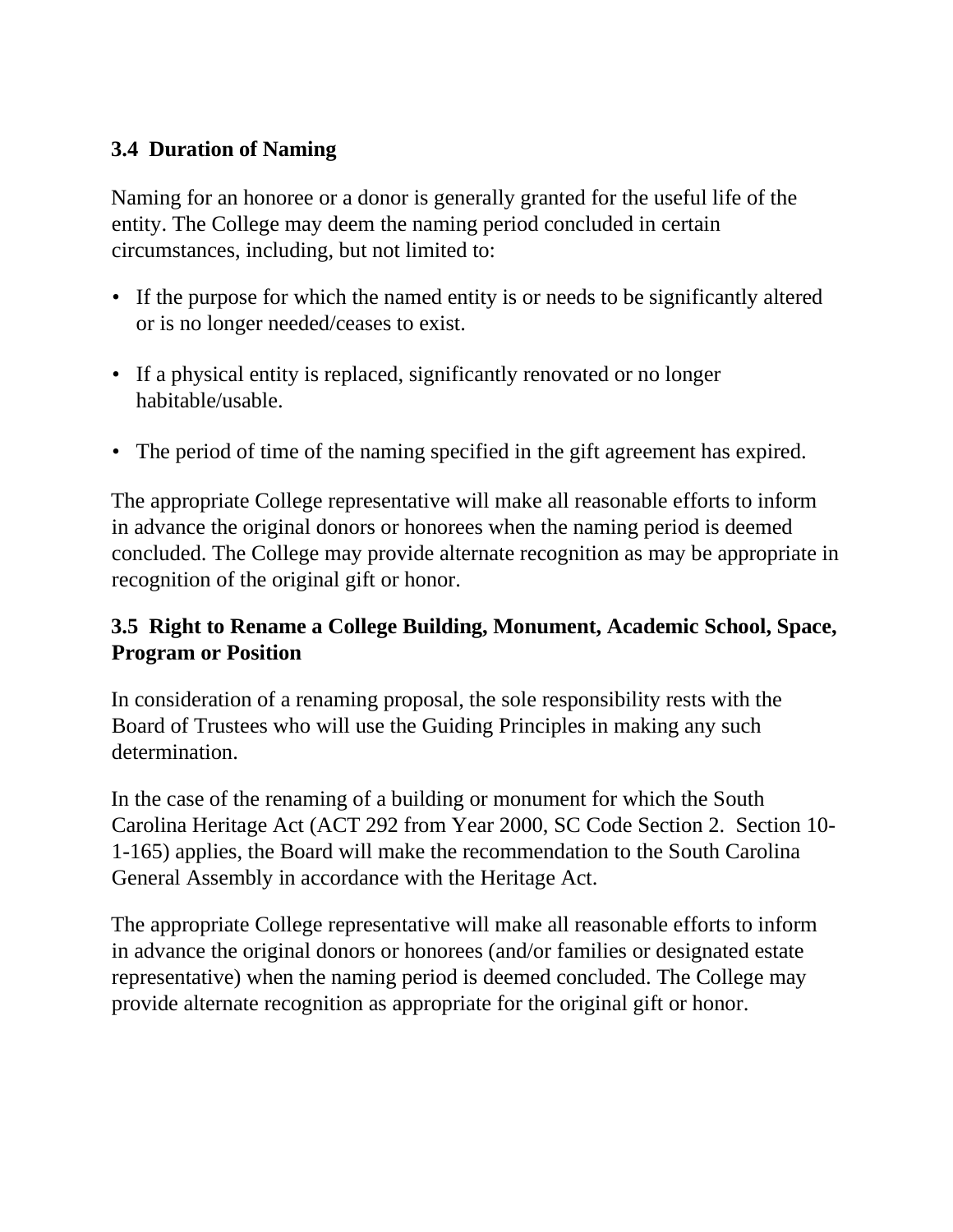# **3.6 Other Considerations**

With regard to naming proposals associated with a gift, any special circumstances or request for exceptions to this policy must be referred to the Executive Vice President of Institutional Advancement who will recommend the course of action, which will include consultation with the President and/or the Board.

The College will generally not name a building, academic school, monument, space, program or position in honor of a current faculty, staff member or administrator. Such naming proposals may be approved to take effect upon the retirement of the individual faculty, staff member or administrator.

# **3.7 Honorific Namings**

From time to time the College may consider proposals to name a building, academic school, monument, space, program, or position in honor of an individual not associated with a gift. Such proposals shall be considered and approved under this policy subject to the principles in Section 3.0 and the processes described in Sections 3.1 and 3.2, except that the Office of the President shall be substituted for the Office of the Executive Vice President for Institutional Advancement.

# **4.0 Definition of Gift**

A gift, or contribution, has the same meaning as a gift, or contribution, pursuant to the College's Gift Acceptance Policy.

# **5.0 Responsibilities**

All individuals to whom this policy applies are responsible for becoming familiar with and following this policy. College supervisors are responsible for promoting the understanding of this policy and for taking appropriate steps to help ensure compliance. Senior officers are responsible for the development of appropriate practices and protocols to ensure compliance.

# **6.0 Related Policies and Statutes:**

• Gift Acceptance Policy <https://policy.cofc.edu/documents/4.2.pdf>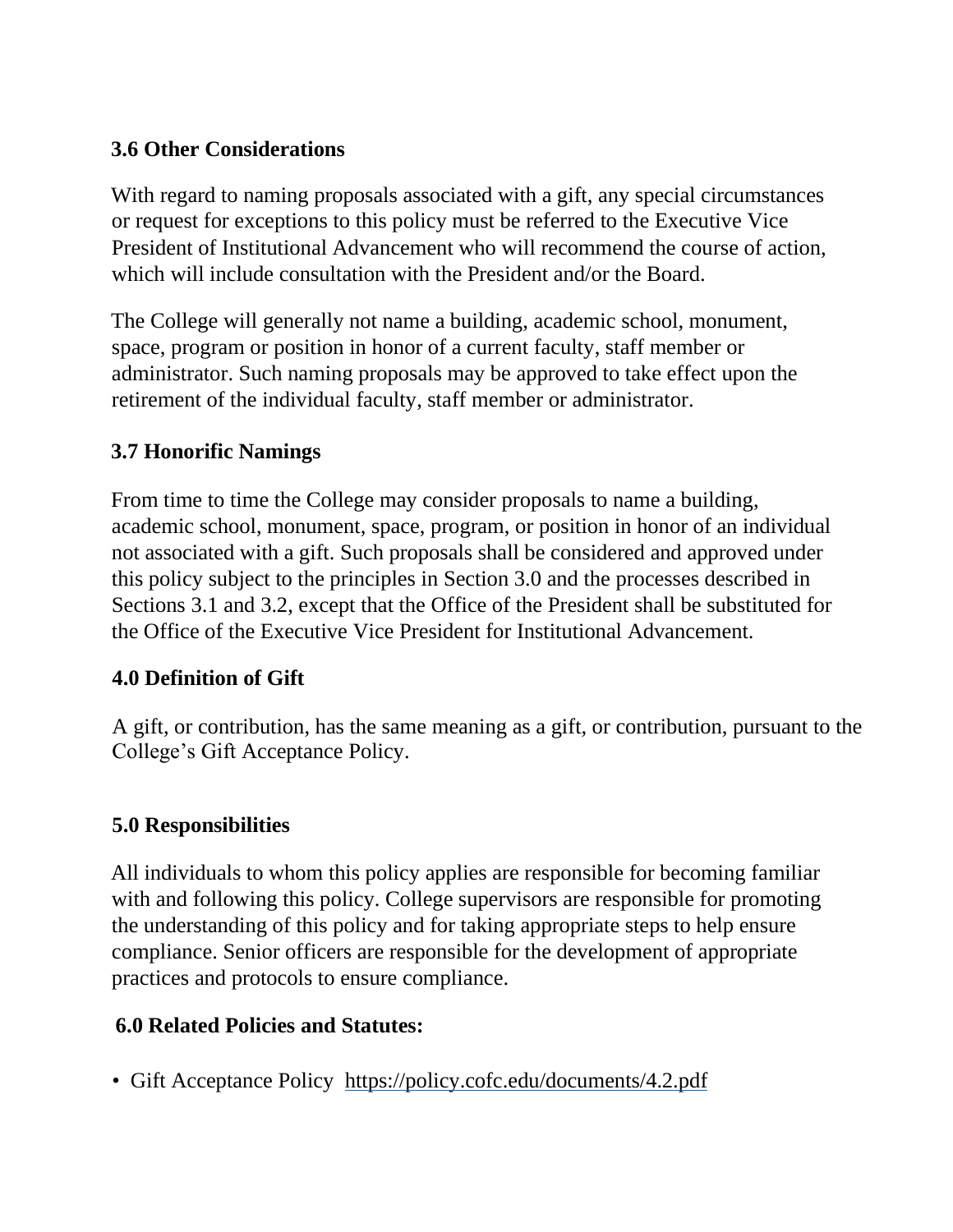• South Carolina Heritage Act [thttps://www.scstatehouse.gov/code/t10c001.php](https://www.scstatehouse.gov/code/t10c001.php) According to SC Code **SECTION 10-1-165.** Protection of certain monuments and memorials. "No street, bridge, structure, park, preserve, reserve, or other public area of the State or any of its political subdivisions dedicated in memory of or named for any historic figure or historic event may be renamed or rededicated."

• The Board of Trustees reviewed the naming policies from numerous institutions of higher learning. The rationale and philosophies behind Brown University's naming policy, in particular, provided an appropriate and thoughtful framework, upon which the College of Charleston's naming policy was developed.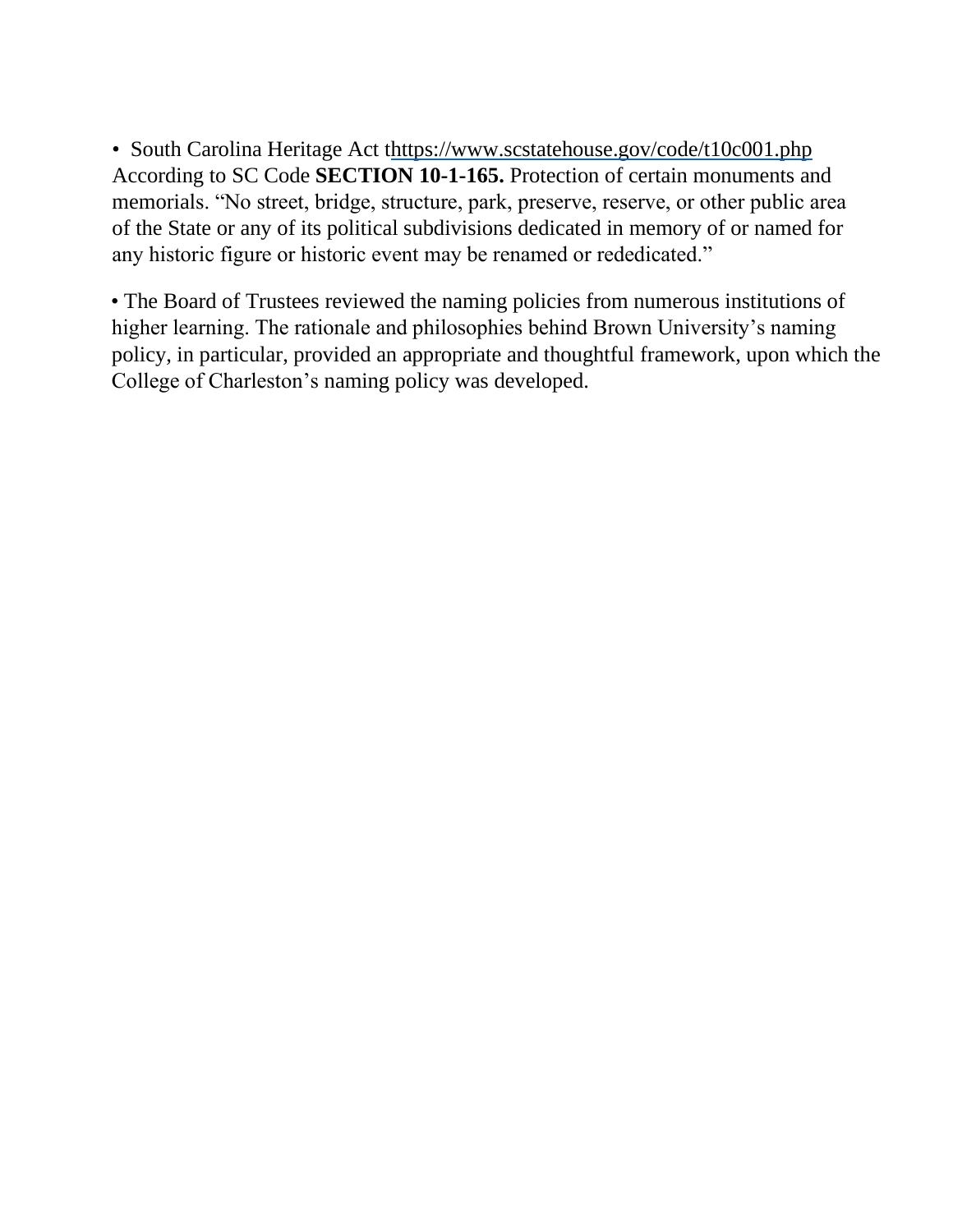

# Oct. 21/22, 2021 BOT Agendas review with President and Board Liaisons **COLLEGE OF CHARLESTON GUIDING PRINCIPLES FOR NAMING (DEVELOPED AND ADOPTED BY THE BOARD OF TRUSTEES ON XXXX XX, 2021)**

In developing these guiding principles for naming, the Board of Trustees reviewed and considered similar work conducted by numerous colleges and universities (listed in the "resources" section), specifically their research and writings around the proper acknowledgment of an institution's full history and their general philosophies of naming and commemoration.

### **PRINCIPLE OF HISTORICAL CONTEXT**

*We maintain our campus as a historical record and as a transformational site of learning and knowledge.* 

The College believes our campus is an extension of our classrooms and that lessons of the past can be studied in our landscape and better understood in the present. That understanding is the heart of the College's core mission of preserving and increasing human knowledge, articulated so succinctly in our motto: "Wisdom Itself Is Liberty."

The College of Charleston recognizes that some aspects of its past do not necessarily align with the institution's current values, mission and vision. As one of the oldest institutions of higher learning in the country and the oldest in South Carolina, the College of Charleston engages with history – for the past has a very real impact on the present and the future. The study of history, understanding its effects on different populations – especially those previously excluded – and acknowledging the contributions and histories of all people are vital to the College of Charleston's mission of educating the whole person in an effort to improve society.

Ongoing scholarship provides an opportunity for the College of Charleston to act in a thoughtful, constructive and restorative way. Scholarly consensus about principal legacies is a powerful measure in naming decisions. Principal legacies are typically the lasting effects that cause a person's name to be remembered. In considering principal legacies, the Board of Trustees should consider how an individual's viewpoints and actions align, or misalign, with the values of the College of Charleston and should, therefore, determine that principal legacy's overall impact on campus.

Decisions about naming made today may be at issue in the future. Therefore, out of humility and appreciation for the past and present, the Board of Trustees and the campus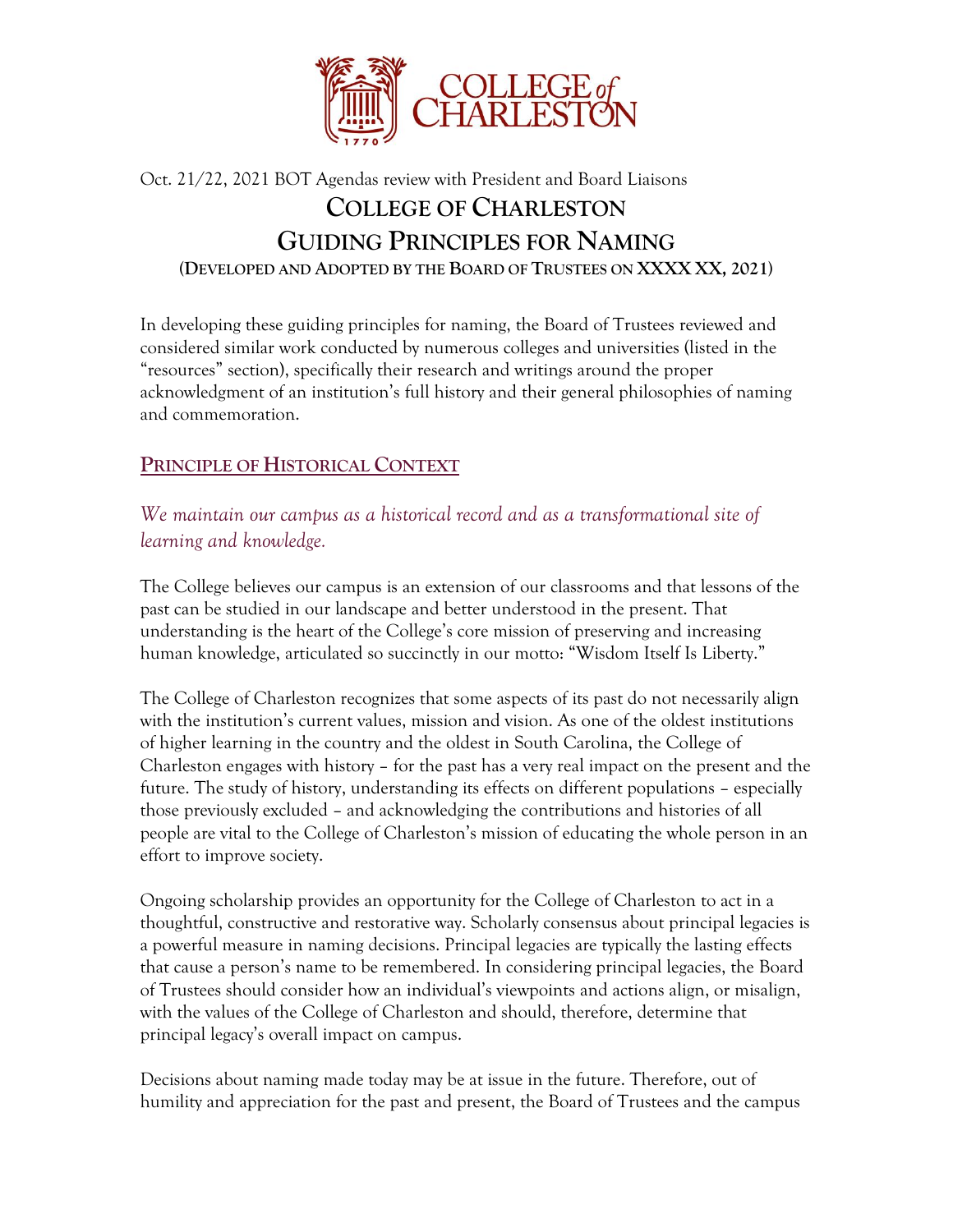community should give the same respect to previous decision makers that they would like their decisions to be accorded in the future.

#### **PRINCIPLE OF MISSION**

*We affirm, embrace and hold ourselves accountable to the College of Charleston core values.* 

The College of Charleston embraces its role as a training ground for citizens and future leaders.

As a public university on public land, we, the College of Charleston, believe in approaching our campus as a public space. Campus names and historical interpretative signage should reflect the institution's desire that all students, faculty and staff feel welcomed, valued and represented.

When the College of Charleston reviews its history, as it relates to naming and individuals who served or were connected to the institution, the Board of Trustees, through careful scholarship and research, will determine the principal legacy of a namesake and that principal legacy's overall impact on campus.

The College of Charleston encourages a culture of listening and empathy, which we believe is essential to a vibrant campus community and healthy democratic society.

#### **PRINCIPLE OF VISION**

#### *We affirm our values through our actions.*

Grounded in history and a liberal arts tradition, the College of Charleston must view history in context and with a longitudinal, future-oriented perspective that will serve the community beyond the particular moment. The College recognizes its moral responsibility to understand its past in order to live in the present and shape the future as a continually welcoming and inclusive institution.

The College of Charleston cannot undo the past or ignore it. Rather, the College should use it wisely in the landscape by looking for the best in people, respecting differences of opinion and learning important lessons, especially tolerance, to help move forward as one people.

#### **PRINCIPLE FOR THE DUTY OF CARE**

#### *We strive to maintain a complete public historical record.*

Under the duty of care, the Board of Trustees is responsible for preserving our institution's resources for future generations.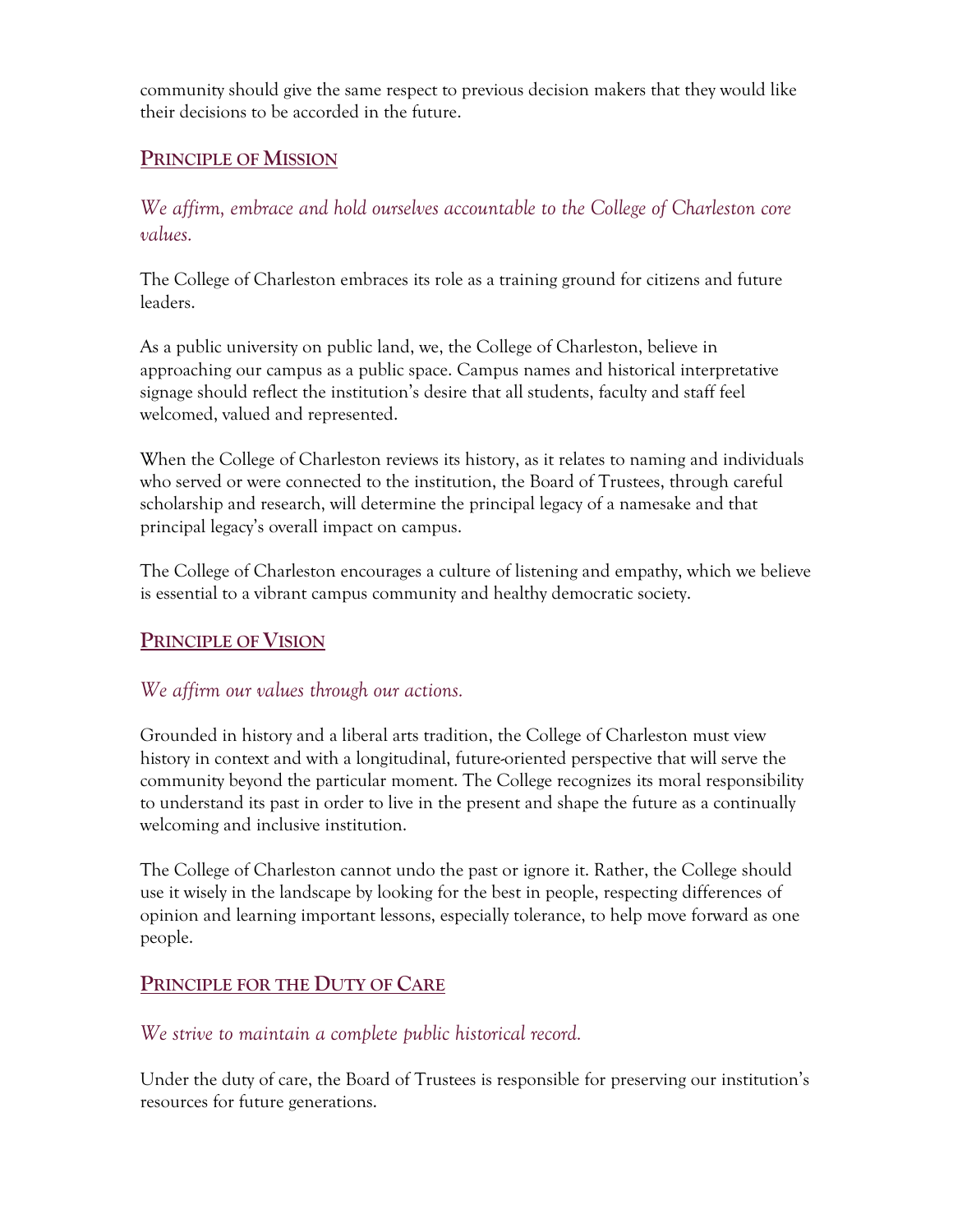The process around naming a university building or place must be thoughtful and deliberate, as is fitting with the College of Charleston's longstanding liberal arts tradition. The Board of Trustees will use academic research to inform its decisions and actions.

The Board of Trustees supports the institution's efforts to tell a more complete story of the College's history, especially with the addition of historical interpretative signage, new naming opportunities and the publishing of more information (both physical and virtual) in order to better recognize the College's underrepresented populations.

#### **RESOURCES**

- Brown University (Naming or Renaming University Buildings, Spaces, Programs and Positions)
- College of Charleston Historical Review Taskforce
- Duke University (2017 Commission on Memory and History Report: Guiding Principles)
- George Washington University (Naming Task Force)
- Oklahoma State University (Consideration of Removing Names of Facilities)
- Rhodes College (Principles for the Process of Discernment Related to Contested Names)
- Stanford University (Principles and Procedures for Renaming Buildings and Other Features)
- University of Cincinnati (McMicken Working Group to the President)
- University of Michigan (President's Advisory Committee on University History)
- University of Minnesota (Task Force on Building Names and Institutional History)
- University of Virginia (President's Commission on the University in the Age of Segregation)
- William and Mary (Working Group on Principles for Naming and Renaming)
- Yale University (Committee to Establish Principles on Renaming)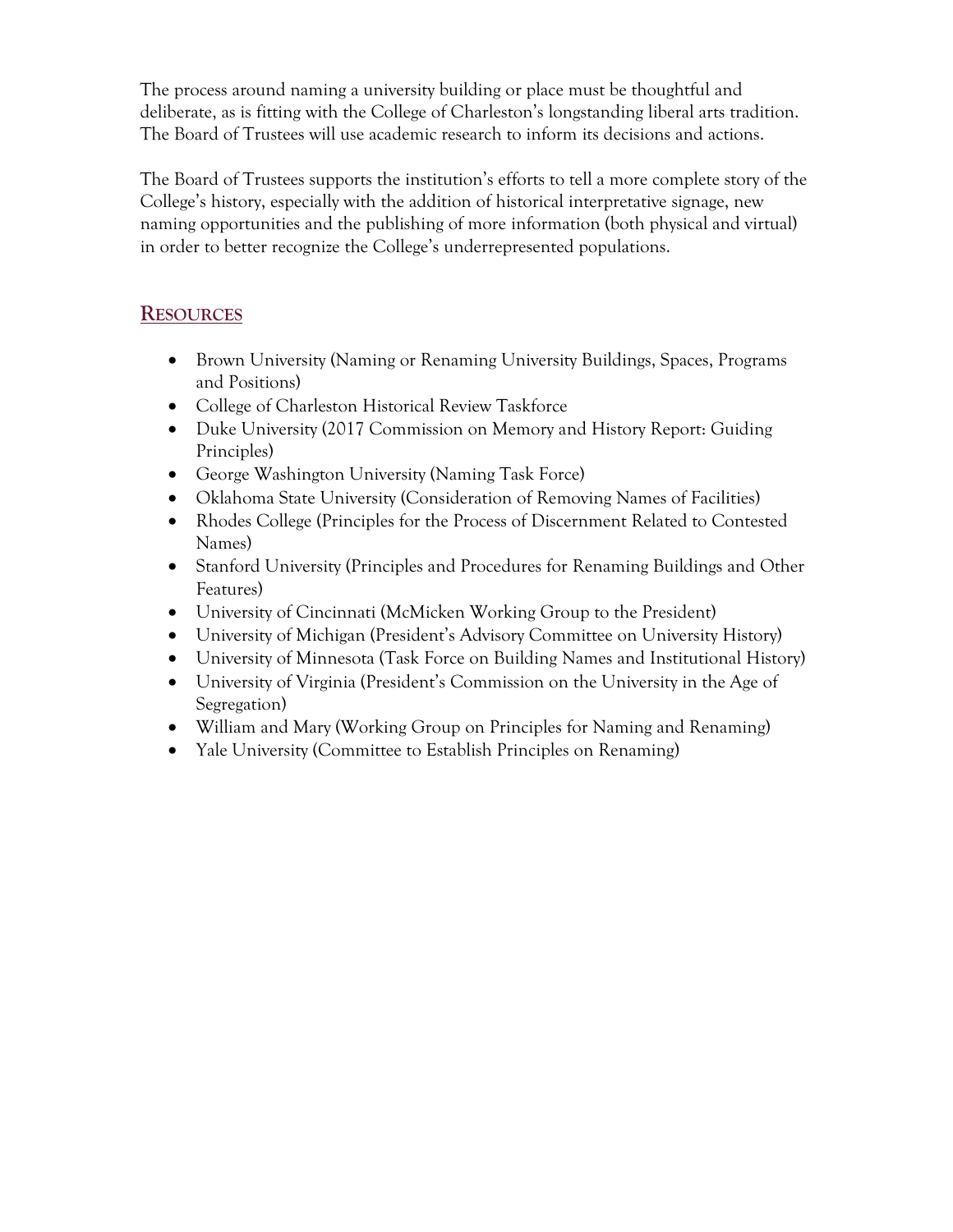A Resolution from the Faculty Senate Regarding Implementation of the REACH Act

The Faculty Senate of the College of Charleston wishes to express its grave concern with the South Carolina state legislature's efforts to regulate and direct college curricula. Most recently, the legislature has dictated the content of certain courses via the [REACH](https://www.scstatehouse.gov/sess124_2021-2022/bills/38.htm)  [Act,](https://www.scstatehouse.gov/sess124_2021-2022/bills/38.htm) approved on April 28, 2021. We fully support the goal of teaching students about the fundamental documents and principles of American history and government, and many classes of the existing curriculum already do so. However, we object to legislative overreach that violates the principles of academic freedom and institutional autonomy embedded in the South Carolina Code of Laws, the standards of our accreditor SACSCOC, and the Faculty/Administration Manual (FAM) of the College of Charleston.

The faculty takes issue with this legislation for the following reasons:

 First, The REACH Act represents a slippery slope in terms of legislative and political interference with the college curriculum and academic freedom. Its intent to regulate the specific subject-matter and content of courses usurps the role of faculty in determining what material best serves our students. As such, it goes against the spirit of SECTION 59-104-660 of the [SC code of laws,](https://www.scstatehouse.gov/code/t59c104.php) which states that *"all state-supported institutions of higher learning shall establish their own procedures and programs to measure student achievement*," that must "*(1) derive from institutional initiatives, recognizing the diversity of South Carolina public colleges and universities, the tradition of institutional autonomy, and the capacity of faculty and administrators to identify their own problems and solve them creatively; 2) be consistent with each institution's mission and educational objectives; (3) involve faculty in setting the standards of achievement, selecting the measurement instruments, and analyzing the results*."

 Second, by demanding in late April the immediate implementation of the act in the 2021/22 academic year, the Legislature prevented the College of Charleston from following its established policies and procedures for handling curricular change. This jeopardizes our compliance with the SACSCOC accreditation standards. By seeking to manage on a granular level the content of courses, the REACH Act goes against the curricular autonomy of faculty embedded in Section 6 (Faculty) of our accreditor's [Principles of Accreditation,](https://sacscoc.org/app/uploads/2019/08/2018PrinciplesOfAcreditation.pdf) which states that "*The tradition of shared governance within American higher education recognizes the importance of both faculty and administrative involvement in the approval of educational programs. Because student learning is central to the institution's mission and educational degrees, the faculty is responsible for directing the learning enterprise, including overseeing and coordinating educational programs to ensure that each contains essential curricular components, has appropriate content and pedagogy, and maintains discipline currency."* In the process, the hurried implementation violated the practice of academic governance, articulated in Section 10.4(c), which stipulates that the institution "*places primary responsibility for the content, quality, and effectiveness of the curriculum with its faculty.*"

 Third, the College of Charleston [FAM'](https://academicaffairs.cofc.edu/FAM.pdf)s Statement of Academic Freedom (Art. IV, Sect. C.1) affirms that "*Academic freedom in its teaching aspects is fundamental for the protection of the rights of the faculty member in teaching and of the student in learning*."